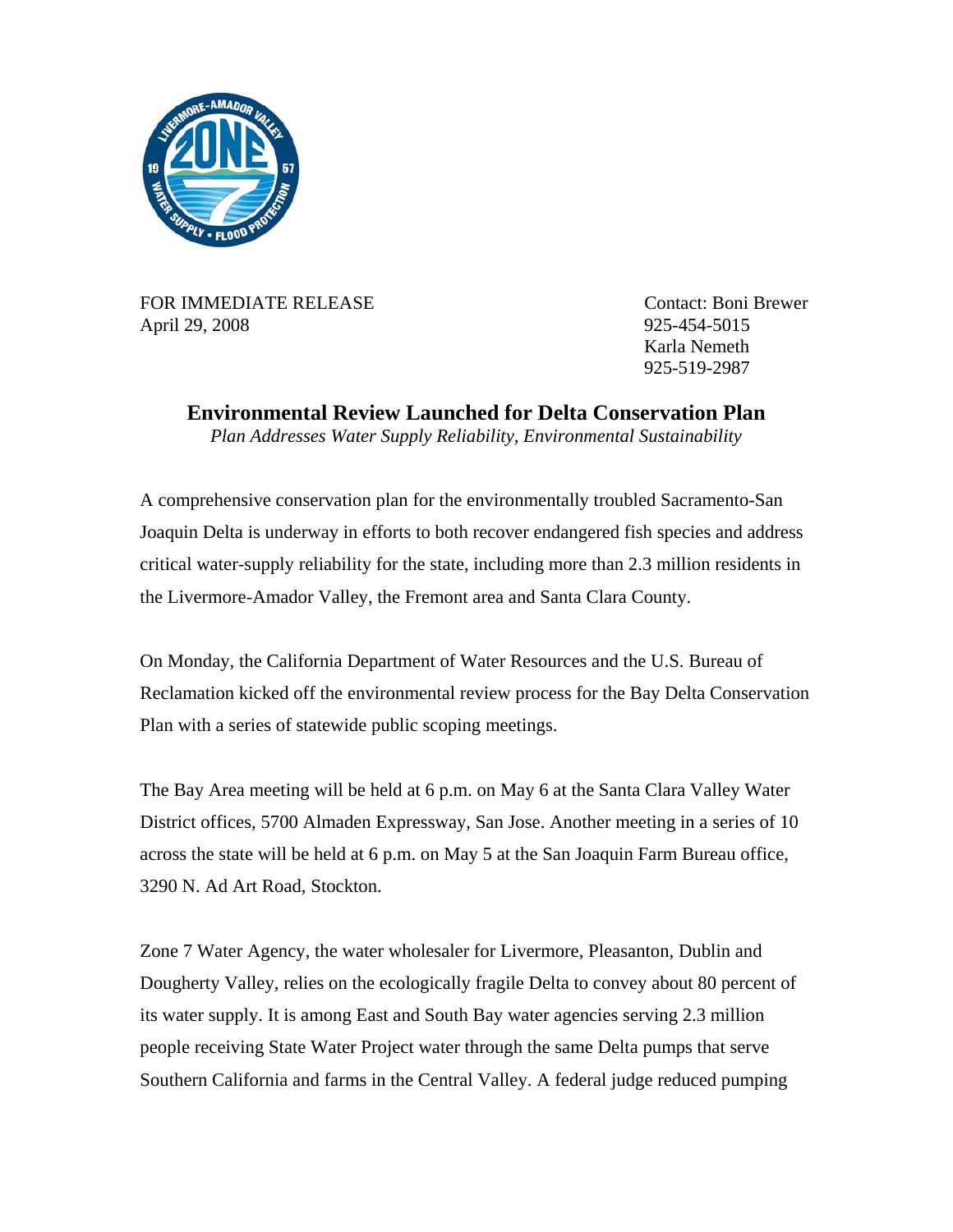for 2008 while state and federal agencies work on a plan to protect endangered Delta smelt, and protections could be extended to other species that live or migrate through the Delta.

The BDCP is a collaborative effort between water agencies, environmental organizations and state and federal wildlife agencies to develop a more proactive, comprehensive approach to Delta sustainability. A joint Environmental Impact Report/Statement (EIR/EIS) is being prepared by the state Department of Water Resources, the U.S. Bureau of Reclamation, the National Marine Fisheries Service and the U.S. Fish and Wildlife Service.

Among other things, the EIR/EIS will address water conveyance options, habitat restoration and management, and other ecological problems including invasive species and toxic pollutants.

"We are highly supportive of, and participants in, the Bay Delta Conservation Plan because we believe it is the best opportunity to establish a plan that can stabilize both water supplies and fish species in the Delta -- the co-equal objectives of the process," said Zone 7 General Manager Jill Duerig. "Neither can afford to wait."

Duerig added that recent water supply cuts ordered by or under consideration by the courts impact Zone 7's ability to provide adequate long-term drought protection for its customers.

"Water conservation alone, even with measures Zone 7 is pursuing locally to enhance water supply, distribution and storage, will not provide long-term reliability if courtordered reductions in supply become permanent," she said.

Members of the public unable to attend one of the hearings can submit comments about the scope of the plan's EIR/EIS by May 30 to Delores Brown, Chief, Office of Environmental Compliance, Department of Water Resources, PO Box 942836, Sacramento, CA, 94236 or by email to **BDCP**comments@water.ca.gov.